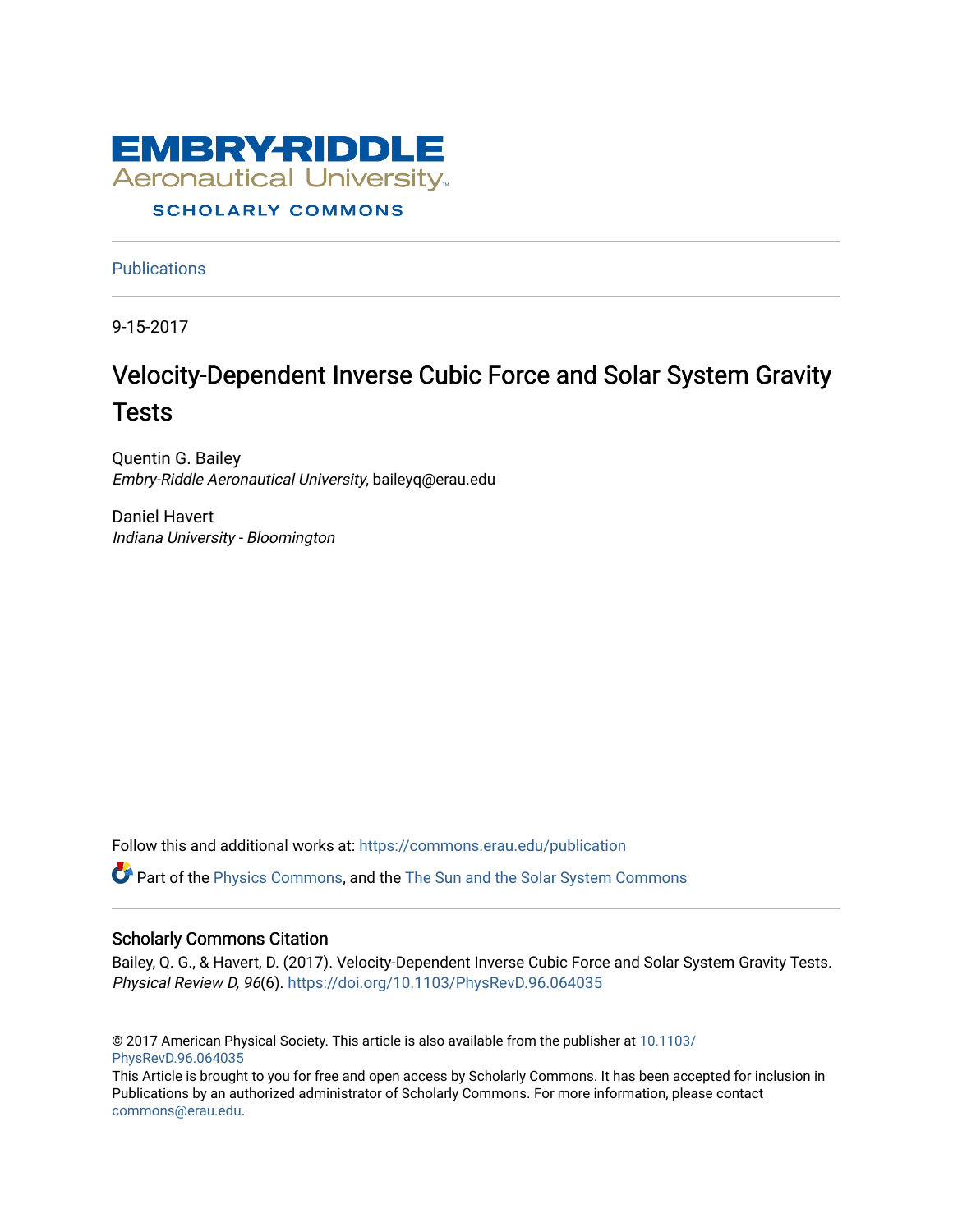# Velocity-dependent inverse cubic force and solar system gravity tests

Quentin G. Bailey

Physics Department, Embry-Riddle Aeronautical University, Prescott, AZ 86301, U.S.A.

Daniel Havert

Physics Department, Indiana University, Bloomington, Indiana 47405, U.S.A.

(Dated: Sept 21, 2017)

Higher mass dimension terms in an effective field theory framework for tests of spacetime symmetries are studied. Using a post-Newtonian expansion method, we derive the spacetime metric and the equations of motion for a binary system. This reveals an effective inverse cubic force correction to post-Newtonian General Relativity that depends on the velocity of the bodies in the system. The results are studied in the context of laboratory and space-based tests including the effects on solar-system ephemeris, laser ranging observations, and gravimeter tests. This work reveals the coefficient combinations for mass dimension 5 operators controlling CPT violation for gravity that can be measured using analysis from these tests. Other tests including light propagation can be used to probe these coefficients. Sensitivity estimates are provided and the results are contrasted with the minimal mass dimension 4 terms in the gravity sector.

## I. INTRODUCTION

So far, General Relativity (GR) satisfies all experimental and observational tests. Nonetheless there remains widespread interest in continuing to test foundational principles of GR, like the Einstein Equivalence Principle, which includes local Lorentz symmetry. Furthermore, it is interesting to consider the role in GR of other fundamental spacetime symmetries that play a vital role in particle physics, such as the combined Charge, Parity, and Time-reversal symmetry, or CPT symmetry.

To test CPT and Lorentz symmetry requires a consistent test framework that allows for violations of this symmetry in a generic way. Such a framework is provided by the Standard-Model Extension (SME) [\[1](#page-9-0), [2\]](#page-9-1). The underlying hypothesis is that spacetime-symmetry breaking is generically described by the presence of background tensor fields called the coefficients for Lorentz violation that couple to known fields. This framework is constructed with effective field theory, and its action includes GR and the Standard Model of particle physics plus a series of terms describing generic spacetime symmetry breaking for existing fields. The symmetry-breaking terms are constructed out of all the possible scalars formed from the background fields coupled to operators involving known fields describing matter or gravity. The SME framework has been widely used for analyzing experimental and observational searches for Lorentz and CPT violation [\[3](#page-9-2)].

For local fields in flat spacetime, a breaking of CPT symmetry is necessarily accompanied by a breaking of Lorentz symmetry, as established in the anti-CPT theorem [\[4](#page-9-3)]. Issues involving discrete symmetries in GR have already been investigated in several works [\[5](#page-9-4)]. CPT violation in gravity, stemming from the general construction of the SME, has been investigated in the context of gravitational waves but not yet in other tests [\[6\]](#page-9-5). Note that the role of CPT symmetry in curved spacetime is not settled, and we focus in this work primarily on its role in linearized gravity on a flat background. It is known that

CPT-breaking effects cancel from the Newtonian gravitational potential and therefore do not appear dominantly in short-range gravity tests [\[7,](#page-9-6) [8\]](#page-9-7). We show in this work that when considering the next order in powers of  $v/c$ in a post-Newtonian expansion of the spacetime metric around a flat background, terms proportional to the fluid velocity arise and lead to subtle but potentially measurable effects for CPT violation.

A great deal of work exists in the literature on the broad topic of possible spacetime-symmetry violation in nature and we do not summarize it here. The reader is referred to the many review articles that exist on the topic, in particular more recent ones in Refs. [\[9](#page-9-8)]. Furthermore, the action-based approach of the SME presented here is complementary to and overlaps with other approaches such as metric-based test frameworks [\[10\]](#page-10-0) and specific models [\[11\]](#page-10-1).

This paper is organized as follows. In Sec. [II](#page-2-0) of this paper, we discuss the Lagrange densities for the gravitational sector of the SME, and derive the field equations. The post-Newtonian metric is derived and discussed in Sec. [III,](#page-3-0) along with the associated two-body equations of motion. The remainder of the paper is devoted to calculating observables in specific tests in Sec. [IV,](#page-4-0) with subsections on secular orbit changes, laser ranging tests, light propagation effects, and Earth laboratory tests. Finally we summarize the results in Sec. [V,](#page-8-0) including a table of estimated sensitivities. Throughout the paper we use natural units where  $c = \hbar = 1$  and we adopt where possible the conventions of previous works [\[2,](#page-9-1) [12\]](#page-10-2). We will also make use of abbreviations for multiple partial derivatives so that,  $\partial_{jkl...} = \partial_j \partial_k \partial_l ...$  and we will use parenthesis (brackets) for symmetrization (antisymmetrization) of indices with a factor of one half.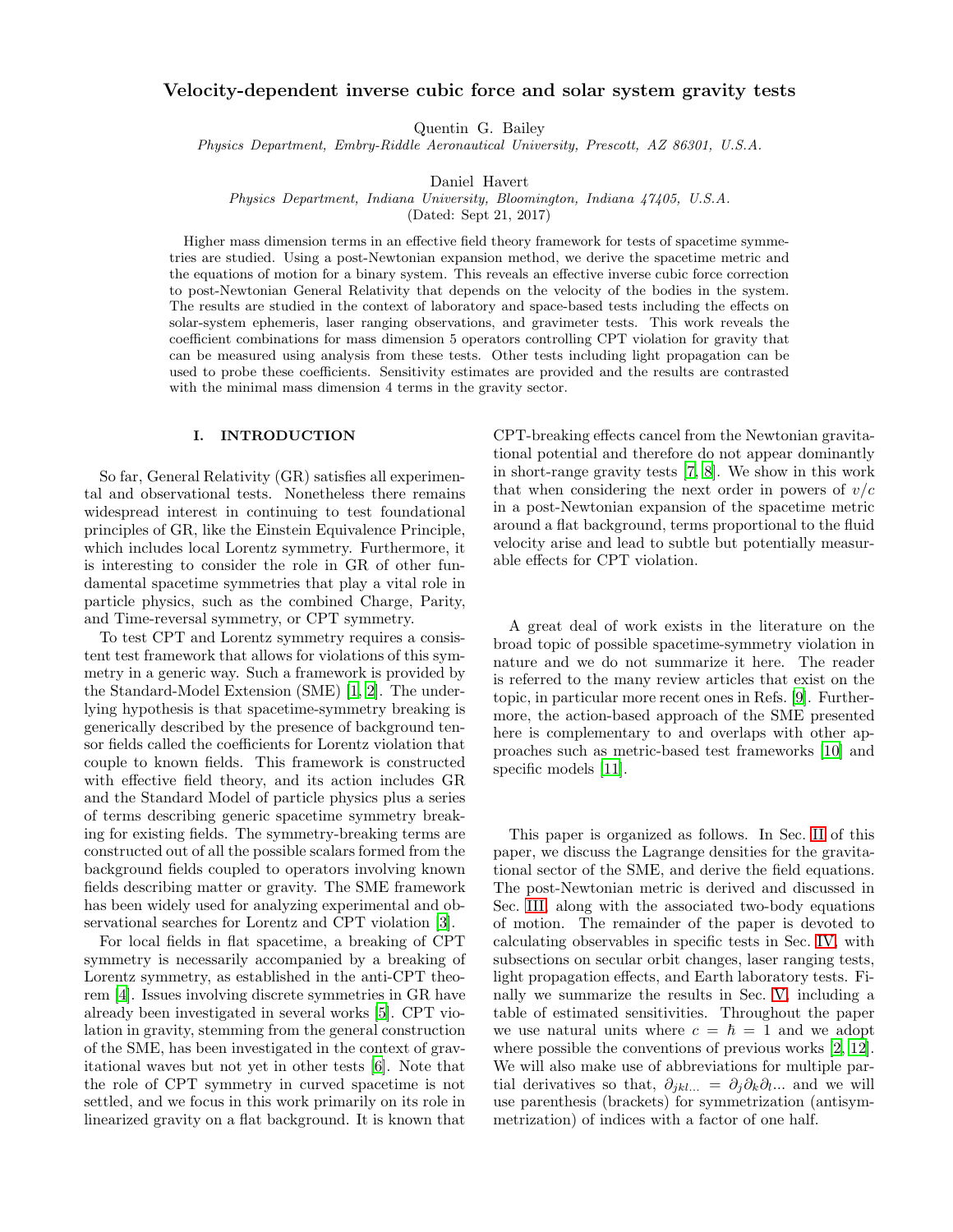#### <span id="page-2-0"></span>II. THEORY

The general setting for the SME treatment of spacetime-symmetry breaking is Riemann-Cartan spacetime, which includes torsion couplings. One begins with a coordinate invariant set of scalars in the lagrange density added to General Relativity and the matter sector of the Standard Model. These extra terms break the spacetime symmetries of local Lorentz symmetry, diffeomorphism symmetry, and can also break CPT symmetry [\[2\]](#page-9-1). The origin of the symmetry-breaking terms can be explicit or through a dynamical mechanism such as spontaneous spacetime-symmetry breaking which may occur in an underlying theory. While general spacetime settings with torsion and even nonmetricity have recently been studied [\[13\]](#page-10-3), in this work we shall focus on the Riemann spacetime limit with vanishing torsion.

At present there are two approaches to the gravitational sector of the SME. The first is a general coordinate invariant version where the coefficients controlling the degree of symmetry breaking are assumed to be either explicit or to have an origin in spontaneous symmetry breaking. The second version focuses on the weakfield regime where the spacetime metric can be expanded around a Minkowski metric as

$$
g_{\mu\nu} = \eta_{\mu\nu} + h_{\mu\nu},\tag{1}
$$

and uses a quadratic Lagrange density as the starting point. In this case the coefficients are assumed to take their vacuum values and are coupled to the metric fluctuations  $h_{\mu\nu}$  in a way that is consistent with the spontaneous breaking of Lorentz symmetry. Both of these approaches overlap in the linearized limit and we shall adopt the latter since our focus is on weak-field effects.

To start, note that the linearized field equations of General Relativity can be derived from a quadratic (in  $h_{\mu\nu}$ ) Lagrange density. This takes the form

<span id="page-2-3"></span>
$$
\mathcal{L}_{GR} = -\frac{1}{4\kappa} h^{\mu\nu} G_{\mu\nu} + \frac{1}{2} h_{\mu\nu} (T_M)^{\mu\nu}, \tag{2}
$$

where  $G_{\mu\nu}$  is the linearized Einstein tensor, we have included a conventional coupling to the matter stressenergy tensor  $(T_M)^{\mu\nu}$ , and  $\kappa = 8\pi G_N$ .

In the context of quadratic actions and linearized field equations, the most general Lorentz and CPT-breaking action consistent with gauge symmetry (linearized diffeomorphism symmetry) is known [\[6,](#page-9-5) [7,](#page-9-6) [12\]](#page-10-2). The terms in this expression are organized by the mass dimension of the operator involving  $h_{\mu\nu}$  its derivatives, with the Lagrange density for GR having a mass dimension of 4 in natural units (or equivalently a length dimension of 4). Coupled to these operators are the coefficients for Lorentz violation, which are labeled by the appropriate mass dimension of the operator. The mass dimension 4 term represents the lowest order, or minimal, Lorentzbreaking term that can be written in this series and it takes the form

<span id="page-2-2"></span>
$$
\mathcal{L}^{(4)} = \frac{1}{4\kappa} \overline{s}^{\mu\kappa} h^{\nu\lambda} \mathcal{G}_{\mu\nu\kappa\lambda},\tag{3}
$$

where  $\mathcal{G}_{\mu\nu\kappa\lambda}$  is the double dual of the linearized Riemann curvature tensor and the 9 *a priori* independent coefficients are contained in the symmetric traceless  $\overline{s}_{\mu\nu}$ . This term has been extensively studied and independent measurements now exist from a variety of tests, both terrestrial and space-based [\[3](#page-9-2)]. The best solarsystem limits on the dimensionless  $\bar{s}_{\mu\nu}$  coefficients are at the level of  $10^{-8} - 10^{-11}$  from lunar laser ranging [\[14\]](#page-10-4), while constraints inferred from distant cosmic rays reach  $10^{-13} - 10^{-14}$  on these coefficients [\[15\]](#page-10-5). Note that while the  $\overline{s}_{\mu\nu}$  coefficients affect the propagation of gravitational waves through the dispersion relation, the resulting constraints from the observation of gravitational wave events [\[16\]](#page-10-6) yield poor sensitivity compared to those obtained by other tests [\[6\]](#page-9-5). This result is in contrast to the higher mass dimension coefficients in the SME expansion.

While the minimal SME in the gravity sector has been explored, higher mass dimension terms in the Lagrangian have only begun to be explored. The next two terms in the nonminimal SME expansion in the gravity sector can be written in terms of a covariant action [\[7\]](#page-9-6), or a quadratic effective action [\[6](#page-9-5)]. For the latter form, the mass dimension 5 operator term appearing in the SME expansion can be written as

<span id="page-2-1"></span>
$$
\mathcal{L}^{(5)} = -\frac{1}{16\kappa} h_{\mu\nu} (q^{(5)})^{\mu\rho\alpha\nu\beta\sigma\gamma} \partial_{\beta} R_{\rho\alpha\sigma\gamma}, \tag{4}
$$

where the coefficients are  $(q^{(5)})^{\mu\rho\alpha\nu\beta\sigma\gamma}$  and have dimensions of inverse mass or length, and  $R_{\rho\alpha\sigma\gamma}$  is the linearized Riemann curvature tensor. There is complete antisymmetry in the first 3 indices and Riemann symmetry in the last four indices. Using Young tableaux it can be established that there are 60 independent coefficients. The Lagrangian [\(4\)](#page-2-1) breaks CPT symmetry for gravity, which is defined operationally as resulting from the operator  $\partial_{\beta}R_{\rho\alpha\sigma\gamma}$  having an odd number of spacetime indices [\[2](#page-9-1)].

It is important to note that the terms present in [\(4\)](#page-2-1) are interpreted perturbatively, as small corrections to the dynamics of  $h_{\mu\nu}$  from GR. This means that we do not consider modes in the associated dispersion relation of higher than the second power in momentum, which essentially means we are avoiding Ostrogradski instabilities [\[17](#page-10-7), [18\]](#page-10-8). Note also that the condition on the partial derivatives of the coefficients for Lorentz violation, e.g.,  $\partial_{\lambda}\overline{s}_{\mu\nu}=0$ , is assumed to hold throughout the analysis in this work in a suitable Cartesian coordinate system. This point is discussed in more detail elsewhere [\[2,](#page-9-1) [12\]](#page-10-2).

Beyond mass dimension 5 are the coefficients for mass dimension 6 operators. These produce effects in shortrange gravity tests which offer some of the best sensitivity [\[19\]](#page-10-9), as well producing effects in gravitational wave propagation [\[6\]](#page-9-5). In this work our focus is on the mass dimension 4 and 5 coefficients and we leave it as an open question to determine the additional post-Newtonian effects of the mass dimension 6 coefficients beyond the Newtonian limit.

Various models that exist in the literature can be directly matched to the Lagrange densities above. This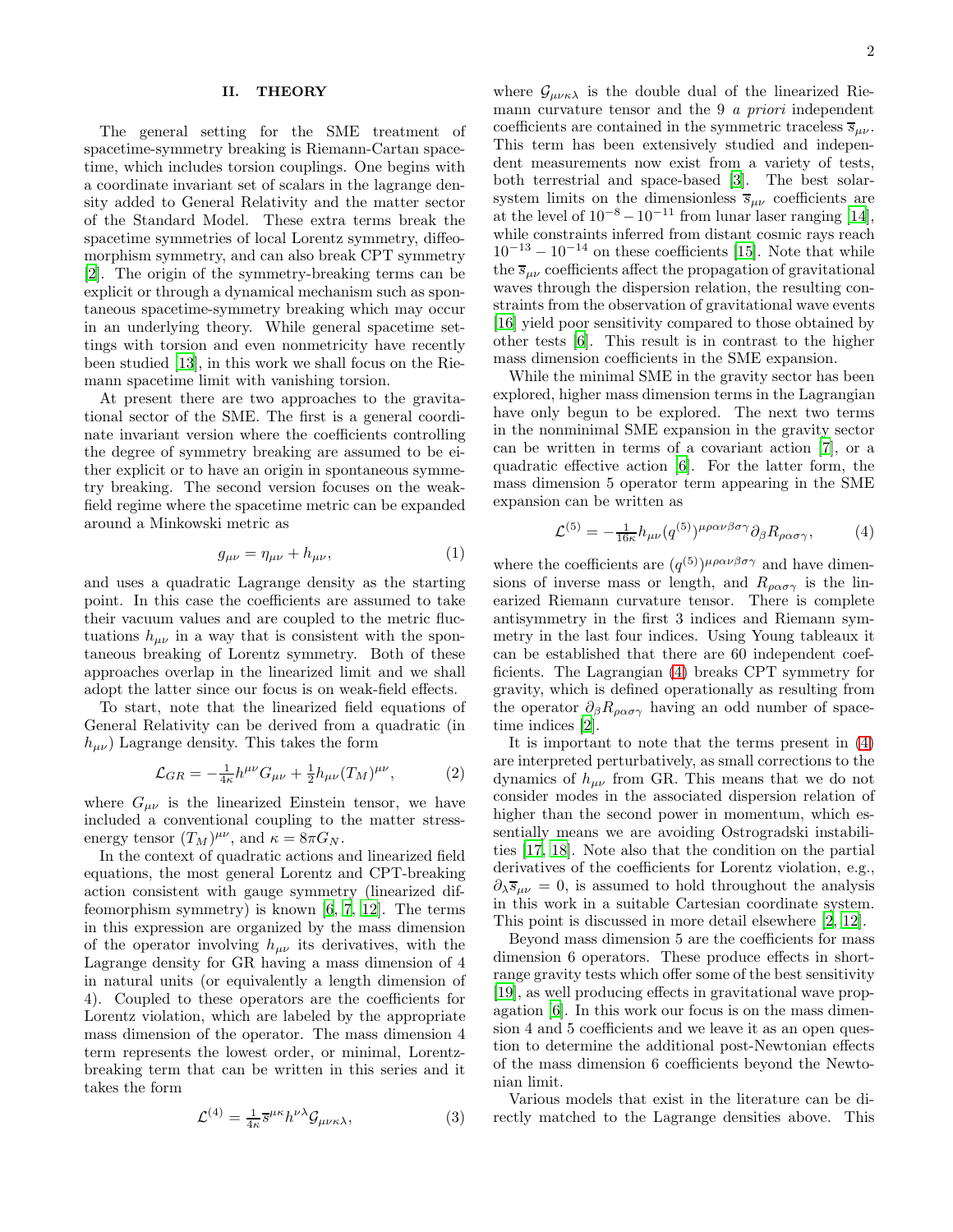includes vector field models with a potential term driving spontaneous breaking of Lorentz and diffeomorphism symmetry [\[20](#page-10-10)]. In particular, some vector models considered in the literature include additional kinetic terms beyond the Maxwell one [\[21](#page-10-11)]. With certain constraints on these models they match the form of [\(3\)](#page-2-2) once the dynamics of the vector field have been imposed on the effective action [\[22](#page-10-12)]. Furthermore, models of spontaneous Lorentz-symmetry breaking with anti-symmetric and symmetric tensors also can match the form of [\(3\)](#page-2-2) [\[23\]](#page-10-13). In fact, this is a general feature of the SME, whereby specific models can be matched to specific SME coefficients and the existing limits can then be used to constrain them [\[24\]](#page-10-14). As further examples, matches to the SME exist with noncommutative geometry and quantum gravity [\[18,](#page-10-8) [25\]](#page-10-15).

In the gravity sector, the field equations in the linearized limit, stemming from the combined Lagrange densities  $(2)$ ,  $(3)$ , and  $(4)$  can be derived by varying with respect to the metric fluctuations  $h_{\mu\nu}$ . The result is

<span id="page-3-1"></span>
$$
G^{\mu\nu} = \kappa (T_M)^{\mu\nu} + \overline{s}_{\kappa\lambda} \mathcal{G}^{\mu\kappa\nu\lambda} - \frac{1}{4} q^{\rho\alpha(\mu\nu)\beta\sigma\gamma} \partial_\beta R_{\rho\alpha\sigma\gamma}, \tag{5}
$$

which can then be used to solve for the post-Newtonian metric. Note that we have abbreviated the dimensional superscript  $(q^5) \rightarrow q$  to simplify expressions.

The field equations [\(5\)](#page-3-1) satisfy the conservation laws associated with the linearized diffeomorphism symmetry present in the Lagrange densities [\(2\)](#page-2-3), [\(3\)](#page-2-2), and [\(4\)](#page-2-1). This implies the vanishing divergence of the Lorentz and CPT breaking terms on the right-hand side, which can be checked directly. This is consistent with the linearized Bianchi identities and the conservation of the matter stress-energy tensor  $T_M^{\mu\nu}$ . Since the conservation laws hold, the origin of the coefficients is then compatible with the case of spontaneous breaking of Lorentz and diffeomorphism symmetry [\[26](#page-10-16)]. In particular, the imposition of linearized diffeomorphism symmetry limits the possible forms of the Lagrange densities above. For example, consider the construction of a mass dimension 4 term of the form [\(3\)](#page-2-2) with the coefficients  $\overline{t}_{\mu\nu\kappa\lambda}$ , having the symmetries of the Weyl tensor. This fails to produce a nonvanishing term that is not a total derivative, when the constraint of linearized diffeomorphism symmetry is imposed, as explained in more detail in Refs. [\[6](#page-9-5), [12,](#page-10-2) [27\]](#page-10-17). Nonetheless, a term of this type may have consequences in cosmological scenarios [\[28](#page-10-18)], which we do not explore in this work.

## <span id="page-3-0"></span>III. POST-NEWTONIAN EXPANSION

We adopt standard assumptions for weak-field slow motion gravity to calculate the relevant post-Newtonian metric. The perfect fluid stress-energy tensor is assumed for matter, and the Newtonian potential  $U$  dominates as usual in this approximation method. The field equations [\(5\)](#page-3-1) are solved by decomposition into the space and time components and using successive corrections in powers of the small velocity  $v$ , which is assumed much less than unity. These standard methods have been applied to the SME and the details are explained elsewhere [\[12,](#page-10-2) [29\]](#page-10-19). Note also that some of the terminology used here, like viewing velocity and acceleration as spatial "vectors", is only valid in the post-Newtonian weak-field limit up to a certain "order" in the expansion parameter  $v$ , and care is required in calculating observables and connecting them to real measurements.

In the results we record here we shall retain the post-Newtonian metric corrections up to order  $v^3$  or post-Newtonian order 3  $(PNO(3))$  to certain components of the metric, and up to  $PNO(2)$  in other components. We also include results for the CPT-even mass dimension 4 coefficients  $\bar{s}_{\mu\nu}$  for comparison to the CPT-odd mass dimension 5 coefficients q. Our coordinate choice is consistent with the harmonic gauge to the necessary post-Newtonian order. To derive the metric, we make use of the following "superpotentials" [\[10,](#page-10-0) [30\]](#page-10-20):

<span id="page-3-5"></span>
$$
\chi = -G_N \int d^3r' \rho' |\vec{r} - \vec{r}'|,
$$
  

$$
\chi^j = G_N \int d^3r' \rho' v'^j |\vec{r} - \vec{r}'|,
$$
 (6)

and we solve for the metric to leading order in the coefficients. In a space and time decomposition, the components of the metric are given by

<span id="page-3-4"></span>
$$
g_{00} = -1 + 2U(1 + 3\overline{s}_{00}) + \overline{s}_{jk}U^{jk} + 4\overline{s}_{0j}V^{j} + \hat{Q}^{j}\chi^{j},
$$
  
\n
$$
g_{0j} = \overline{s}_{0k}(U^{jk} + \delta^{jk}U) + \frac{1}{2}\hat{Q}^{j}\chi + ...,
$$
  
\n
$$
g_{jk} = \delta_{jk}[1 + (2 - \overline{s}_{00})U + \overline{s}_{lm}U^{lm}] - \overline{s}_{lj}U^{kl} - \overline{s}_{lk}U^{jl}
$$
  
\n
$$
+2\overline{s}_{00}U^{jk} + \hat{Q}^{jk}\chi,
$$
  
\n(7)

where  $U^{jk} = \partial_{jk}\chi + \delta_{jk}U$  and  $V^j = (1/2)\nabla^2\chi^j$ . The results are compactly displayed in terms of the derivative operators  $\hat{Q}^j$  and  $\hat{Q}^{jk}$ . These are given in terms of the underlying coefficients  $q$  by

<span id="page-3-2"></span>
$$
\hat{Q}^j = [q^{0jk0l0m} + q^{n0knljm} + q^{njknl0m}] \partial_{klm},
$$
  
\n
$$
\hat{Q}^{jk} = [q^{0l(jk)mn} + q^{pl(jk)mpn} + \delta^{jk} q^{0pl0mpn}] \partial_{lmn}.
$$
\n(8)

The ellipses in  $g_{0i}$  stand for  $PNO(3)$  terms that are omitted for space since they are not needed for the analysis in this work.

The partially symmetrized combinations of coefficients in [\(8\)](#page-3-2) occur frequently in what follows so we define effective coefficients combinations  $K_{jklm}$  and  $\tilde{K}_{jklmn}$  as follows:

<span id="page-3-3"></span>
$$
K_{jklm} = -\frac{1}{6}(q_{0jk0l0m} + q_{n0knljm} + q_{njknl0m} + \text{perms}),
$$
  
\n
$$
\tilde{K}_{jklmn} = \frac{1}{6}(q_{0l(jk)mn} + q_{pl(jk)mpn} + \delta_{jk}q_{0pl0mpn} + \text{perms}),
$$
  
\n(9)

where perms indicates all symmetric permutations in the last three indices  $klm$  and  $lmn$ , respectively, and we have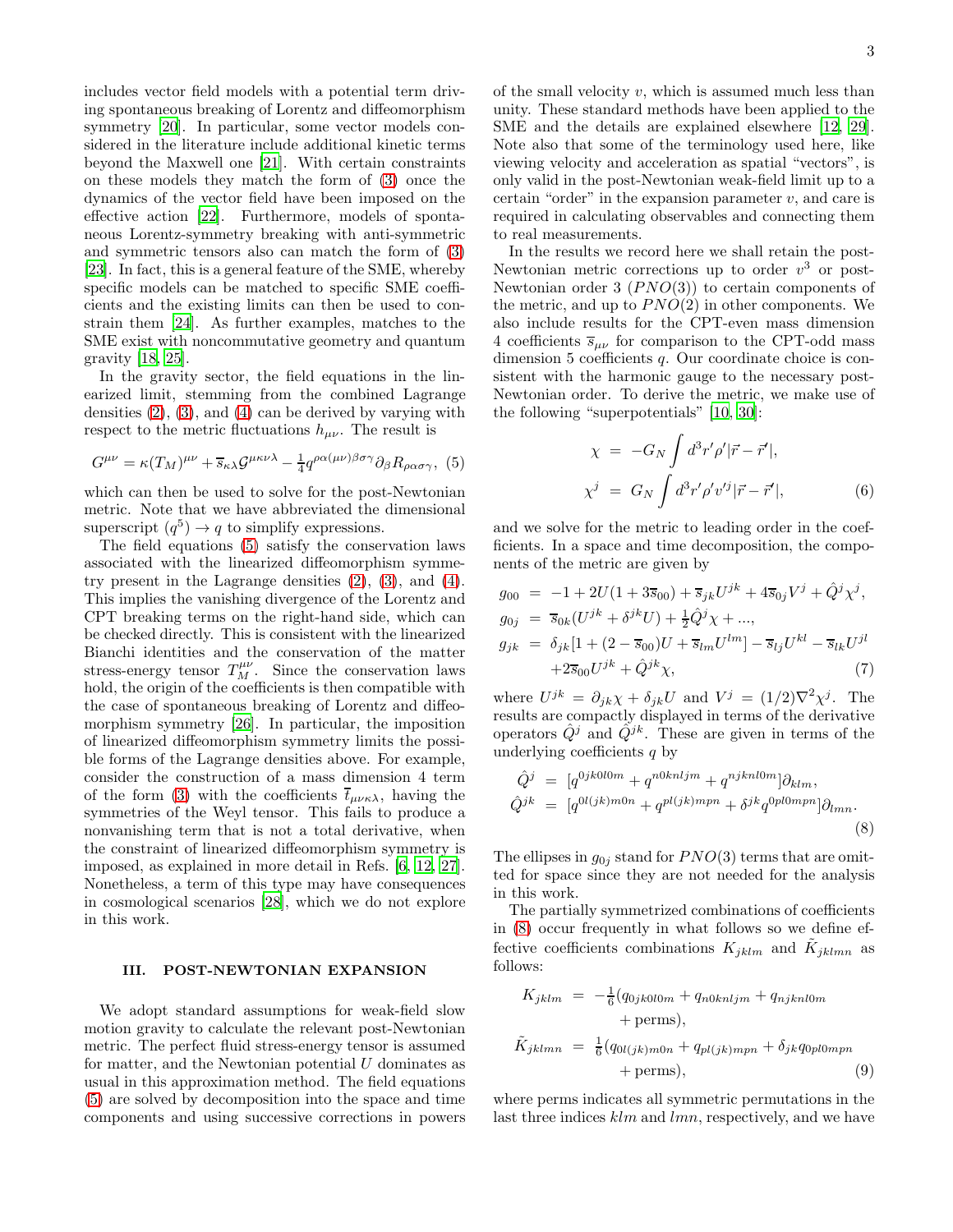lowered the indices with the Minkowski metric  $\eta_{\mu\nu}$ . Certain properties of these coefficient combinations also hold which are useful to simplify calculations. For example, for any spatial vectors  $\vec{a}, \vec{b}$ , and  $\vec{c}$  the following identities hold:

<span id="page-4-1"></span>
$$
K_{jklm}a^j a^k a^l a^m = 0,
$$
  
\n
$$
K_{jklm}a^j a^k b^l b^m = -K_{jklm}b^j b^k a^l a^m,
$$
  
\n
$$
K_{jklm}b^j a^k b^l b^m = -\frac{1}{3} K_{jklm} a^j b^k b^l b^m.
$$
 (10)

While the post-Newtonian metric contains all nine coefficients in  $\overline{s}_{\mu\nu}$ , only a subset of the 60 *a priori* independent coefficients  $q^{\rho\alpha\mu\nu\beta\sigma\gamma}$  appear. This implies that via post-Newtonian tests, not all of the mass dimension 5 coefficients can be probed. Similar results hold for Lorentz-violating effects on gravitational wave propagation, where a subset of 16 of these coefficients appear at leading order [\[6](#page-9-5)]. The coefficients appearing in [\(9\)](#page-3-3) are combinations of the space and time decomposed irreducible pieces of the  $q^{\rho\alpha\mu\nu\beta\sigma\gamma}$  coefficients. The combinations  $K_{jklm}$  include the 15 dimensional piece  $q_{0jk0l0m}$ , the 10 dimensional piece  $q_{0jklmnp}$ , and the 8 dimensional piece  $q_{jklmn0p}$ . However, due to the symmetry properties of  $K_{iklm}$  and [\(10\)](#page-4-1), there are only 15 independent combinations of these irreducible pieces appearing. Furthermore, only a subset of those will actually appear for a given experiment or observational analysis. Similar considerations hold for the  $\tilde{K}_{jklmn}$  combinations.

The equations of motion for self-gravitating bodies can be derived from the metric components [\(7\)](#page-3-4) and the standard fluid equations contained in the conservation law  $D_{\mu}(T_M)^{\mu\nu} = 0$ . This method uses a perfect fluid model for matter, as done previously for the SME in Refs. [\[12](#page-10-2)] and [\[29\]](#page-10-19). While we do not discuss it here, these methods can be generalized to the case of Lorentz violation in the matter sector including gravitational effects [\[31,](#page-10-21) [32](#page-10-22)].

We restrict attention to the case of two pointlike bodies with masses  $m_a$  and  $m_b$  and positions  $\vec{r}_a$  and  $\vec{r}_b$  in an asymptotically inertial coordinate system in which the coefficients are assumed constant [\[12\]](#page-10-2). The relative position between the two bodies is  $\vec{r} = \vec{r}_a - \vec{r}_b$  and  $\hat{n} = \vec{r}/r$  is a unit vector pointing in this direction, while the relative velocity is  $\vec{v} = \vec{v}_a - \vec{v}_b$ . By suitably integrating the fluid equations over body a, the acceleration of body a due to body b is found to be

<span id="page-4-2"></span>
$$
\frac{d^2r_a^j}{dt^2} = -\frac{G_N m_b}{r^2} [(1 + \frac{3}{2}\overline{s}_{00})n^j - \overline{s}_{jk}n^k + \frac{3}{2}\overline{s}_{kl}n^kn^ln^j] \n+ \frac{2G_N m_b}{r^2} (\overline{s}_{0j}v^kn^k - \overline{s}_{0k}v^kn^j) \n+ \frac{G_N m_b}{r^2}\overline{s}_{0k}v_b^l (2\delta^{j(k}n^l) - 3\delta^{kl}n^j - 3n^jn^kn^l) \n+ \frac{G_N m_b v^k}{r^3} (15n^ln^mn^n_{[j}K_{k]lmn} \n+ 9n^ln^m K_{[jk]lm} - 9n_{[j}K_{k]lm}n^m - 3K_{[jk]ll} ) + ...
$$
\n(11)

The first term proportional to  $n^j$  is the Newtonian acceleration, followed by the acceleration modifications from the  $\overline{s}$  coefficients. The final terms controlled by the mass dimension 5 coefficient combinations  $K_{jklm}$  can be viewed, in the context of the post-Newtonian expansion, as the result of a nonstatic (velocity dependent) inverse cubic force between the masses  $a$  and  $b$ , which is strikingly different from what occurs in GR and other Lorentz-breaking terms [\[7,](#page-9-6) [8\]](#page-9-7).

Also in Eq. [\(11\)](#page-4-2) the ellipses stand for corrections from GR and higher terms in a post-Newtonian series. Note that there are no self-acceleration terms present, which is consistent with the fact that the SME is based on an action principle with energy and momentum conservation laws. In fact, the result [\(11\)](#page-4-2) can be derived from a post-Newtonian series of the standard geodesic equation with the metric [\(7\)](#page-3-4).

The equations for the relative acceleration of two bodies, which is more closely related to what is actually observable, are straightforward to compute from [\(11\)](#page-4-2). In fact the expression for the relative acceleration of bodies a and b,  $a^j = d^2r^j/dt^2$ , can be obtained from the right-hand side of [\(11\)](#page-4-2) with the replacement of  $m_b \to M =$  $m_a + m_b$ , with the exception of the  $\overline{s}_{0j}$  terms. These latter terms contain a dependence on the Newtonian center of mass velocity via  $m_a\vec{v}_a + m_b\vec{v}_b$  [\[12](#page-10-2)].

It is also useful to write down the effective two-body classical Lagrangian from which the equations of motion can be derived. Specifically, for two bodies,  $a$  and  $b$ , we have

<span id="page-4-3"></span>
$$
L = \frac{1}{2} (m_a v_a^2 + m_b v_b^2)
$$
  
+ 
$$
\frac{G_N m_a m_b}{r} (1 + \frac{3}{2} \overline{s}_{00} + \frac{1}{2} \overline{s}_{jk} n^j n^k)
$$
  
+ 
$$
\frac{G_N m_a m_b}{2r} (3 \overline{s}_{0j} (v_a^j + v_b^j) + \overline{s}_{0j} n^j (v_a^k + v_b^k) n^k)
$$
  
- 
$$
\frac{3G_N m_a m_b}{2r^2} v_{ab}^j (K_{jklm} n^k n^l n^m - K_{jkkl} n^l).
$$
 (12)

One can see from this Lagrangian (or from the acceleration equations) a distinction between some of the  $PNO(3)$  terms proportional to the velocities of the bodies. In the second line of the Lagrangian, terms depending on the velocity of the bodies relative to the background  $\overline{s}_{0j}$  are present. In contrast, for the  $K_{jklm}$  terms on the last line, the velocity dependence is only on the relative velocity of the two bodies  $\vec{v} = \vec{v}_a - \vec{v}_b$ . This has implications for the subtle observability of these coefficients, as is revealed by looking at specific tests.

#### <span id="page-4-0"></span>IV. TESTS

For the specific tests discussed below, we adopt, where possible, the standard Sun-centered Celestial Equatorial Frame coordinates (SCF) in which coefficient measurements are reported [\[3,](#page-9-2) [33](#page-10-23)]. These coordinates are denoted with capital letters as  $\{T, X, Y, Z\}$ . For conve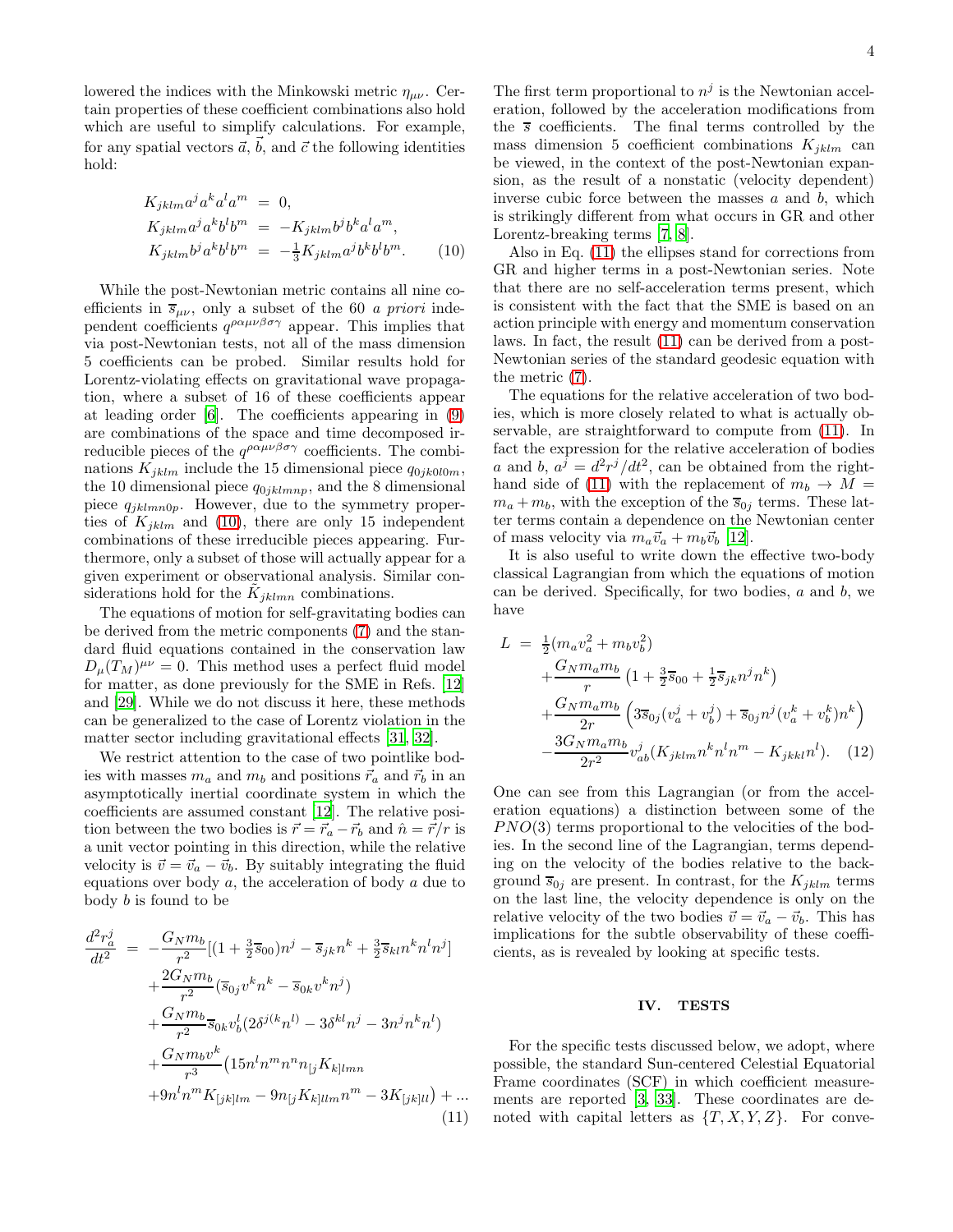nience, some results are projected along various unit vectors associated with the specific test. These unit vectors can then be expressed in terms of the SCF coordinates for analysis. Also, the reader is cautioned about the notational changes in the following discussions where the same symbols may be used to represent different quantities in different subsections.

We remark in passing that the tests discussed below are also of interest for the matter-gravity couplings  $\overline{a}_{\mu}$ and  $\overline{c}_{\mu\nu}$ , and the associated phenomenology is published elsewhere [\[31,](#page-10-21) [32](#page-10-22), [34\]](#page-10-24). However, the  $\overline{c}_{\mu\nu}$  coefficients for the electron, proton, and neutron, while in principle measurable in gravity tests, are now better constrained from laboratory and astrophysical tests [\[3](#page-9-2), [35](#page-10-25)].

It should also be emphasized that for the orbital tests discussed below, we use the point-mass approximation in Eq. [\(11\)](#page-4-2) and [\(12\)](#page-4-3). While this suffices for bodies that are sufficiently separated, for cases such as near Earth satellites, it may be necessary to include effects from the bodies spherical inertia that arise in the potentials [\[12\]](#page-10-2).

#### A. Secular changes

Using the method of oscillating orbital elements and the acceleration [\(11\)](#page-4-2), one can calculate the time derivatives of six Keplerian orbital elements for a generic binary orbit [\[36\]](#page-10-26). Of primary interest for analysis are five of these elements: the semi-major axis  $a$ , the eccentricity e, the periastron  $\omega$ , the inclination with respect to the chosen reference plane  $i$ , and the angle of the ascending node Ω.

After calculating the changes in the elements using the modified acceleration we then time average the results over one orbital period, yielding the secular changes. The formulas for the secular changes in the orbital elements due to the  $\overline{s}_{\mu\nu}$  coefficients can be found in equations (168)-(171) in Ref. [\[12](#page-10-2)] and elsewhere [\[37,](#page-10-27) [38](#page-10-28)]. We find that the secular change in the semimajor axis and eccentricity both vanish for the  $K_{jklm}$  coefficients. This is in contrast to the coefficients  $\overline{s}_{\mu\nu}$ , where a contribution to the change in the shape of the orbit  $e$  persists after averaging. However, for the  $K_{jklm}$  coefficients, the orientation of the orbit changes via the periastron, inclination, and ascending node angle as follows:

<span id="page-5-0"></span>
$$
\langle \frac{d\omega}{dt} \rangle = -\frac{n^2}{4(1 - e^2)^{3/2}} \{ 2K_1 + \cot i[\cos \omega K_2 + \sin \omega K_3] \}, \quad (13)
$$

$$
\langle \frac{di}{dt} \rangle = \frac{n^2}{4(1 - e^2)^{3/2}} [\cos \omega K_3 - \sin \omega K_2], \quad (14)
$$

$$
\langle \frac{d\Omega}{dt} \rangle = \frac{n^2}{4(1 - e^2)^{3/2}} \csc i \left[ \cos \omega K_2 + \sin \omega K_3 \right], \quad (15)
$$

where the combinations  $K_1$ ,  $K_2$ , and  $K_3$  are given by

$$
K_1 = 3K_{PPPQ} + K_{PQQQ} + 6K_{[PQ]kk},
$$
  
\n
$$
K_2 = 3K_{PQQk} - 3K_{PPPk} - 4K_{Pkkk} - 6K_{QPQk},
$$
  
\n
$$
K_3 = 6K_{PPQk} + 4K_{Qkkk} - 3K_{QPPk} + 3K_{QQQk},
$$
  
\n(16)

and  $n$  is the frequency of the orbit. The subscripts on the coefficients stand for projections along the three unit vectors defining the orientation of each orbit:  $\vec{P}, \vec{Q}$ , and  $k$  (see Eq. (166) in Ref. [\[12](#page-10-2)]).

The results above indicate that three combinations of the coefficients  $K_{jklm}$  appear in the secular changes of the 3 orbital elements above. The use of multiple orbits, each with differing orientation, can disentangle the coefficients. Analyses similar to the study of solar-system ephemeris in Refs. [\[38](#page-10-28), [39](#page-10-29)] and binary pulsar observations in Ref. [\[37\]](#page-10-27) would be of interest. In particular it should be noted that while the  $\overline{s}_{\mu\nu}$  coefficients also yield changes in the elements i,  $\omega$ , and  $\Omega$ , the angular dependence of the coefficient projections for the mass dimension 5 coefficients, such as  $K_{PQQk} = K_{jklm} P^{j} Q^{k} Q^{l} k^{m}$ , differs. This may be used to disentangle the  $K_{jklm}$  coefficients from the  $\overline{s}_{\mu\nu}$  coefficients.

The possibility also exists to study more extreme orbits. For example, orbital speeds on the order of  $10^{-3}c$ have been observed in the stars near the center of our galaxy where evidence points to the existence of a supermassive black hole, and this could make an interesting testing ground for CPT and Lorentz symmetry [\[40\]](#page-10-30). This is particularly noteworthy since the modifications to the force between two point masses varies as the inverse cube of the distance for the  $K_{jklm}$  coefficients.

#### B. Laser ranging

To obtain observable range oscillations for the lunar case and also Earth satellite case, we expand perturbatively around a circular orbit using standard methods described in the literature [\[10](#page-10-0), [41](#page-10-31)]. Implicitly then our approximate results will be valid for nearly circular elliptical orbits. The basic circular orbit frequency is  $\omega$  while the so-called "anomalistic frequency" is  $\omega_0$ . The latter represents the frequency of the natural eccentric oscillations around the circular orbit and the difference in the two frequencies reflects a perigee precession arising from large Newtonian perturbations. For the present application, the equation of motion for the relative position of the satellite and source body is best expressed in the form

$$
a^{j} = -\frac{GMr^{j}}{r^{3}} + \vec{\nabla}\delta V(r) + \delta a^{j} + ..., \qquad (17)
$$

where  $\delta V(r)$  represent the "central" portion of the perturbative potential (both Newtonian, Lorentz-violating,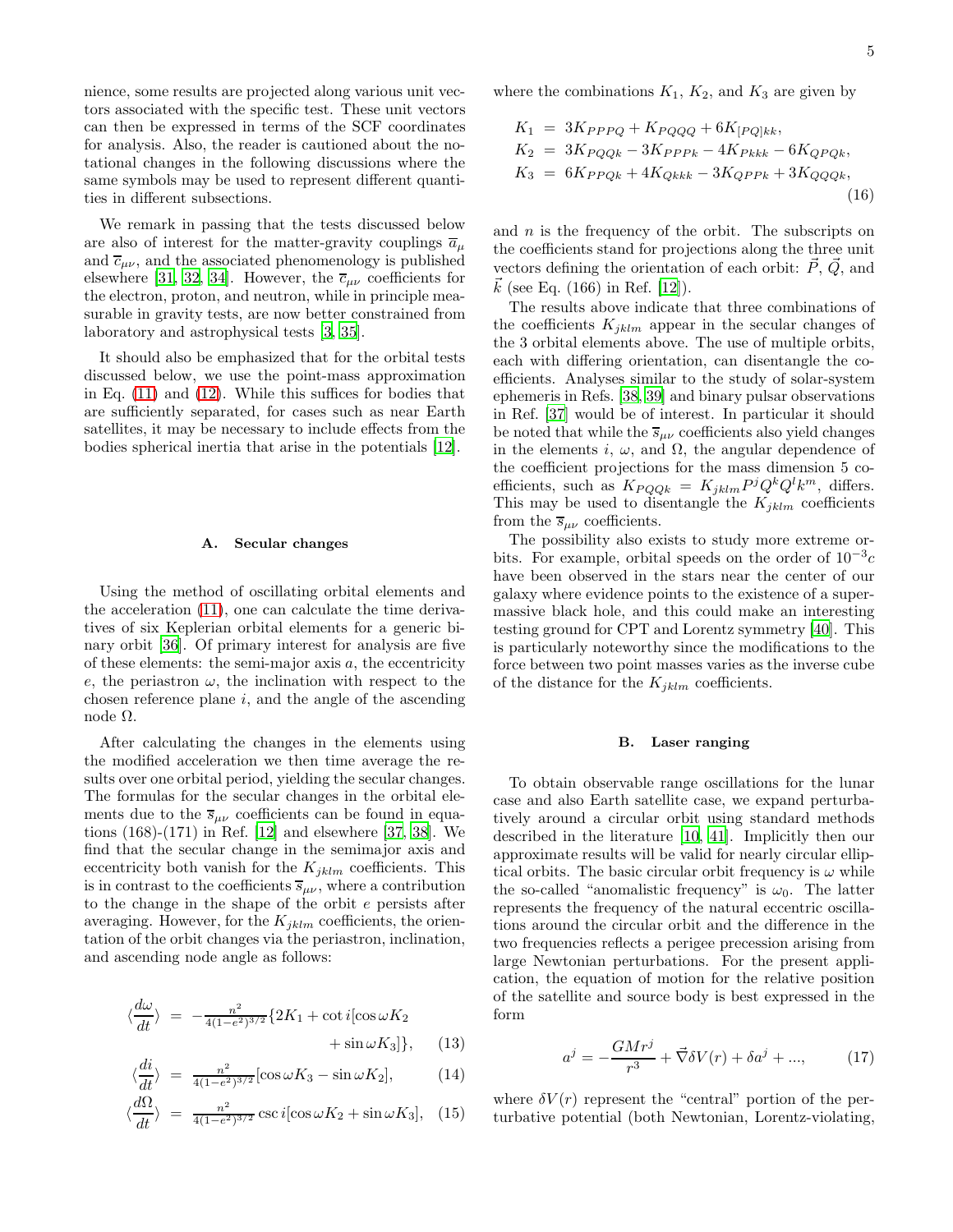<span id="page-6-1"></span>TABLE I: Dominant range oscillation frequencies and amplitudes for the lunar and satellite laser ranging scenario. We include mass dimension 4 coefficients  $\overline{s}_{\mu\nu}$  and the CPT-violating mass dimension 5 coefficients  $K_{jklm}$ . The coefficients are projected onto an orbital plane basis.

|                        | Frequency $\bar{s}_{\mu\nu}$ Amplitude                                                          | $K_{jklm}$ Amplitude                                                                                   |
|------------------------|-------------------------------------------------------------------------------------------------|--------------------------------------------------------------------------------------------------------|
| $A_{2\omega}$          |                                                                                                 | $-\frac{1}{12}r_0(\overline{s}_{11}-\overline{s}_{22}) \frac{1}{4}v_0(6K_{(12)33}-3K_{1112}+K_{1222})$ |
| $B_{2\omega}$          |                                                                                                 | $-\frac{1}{6}r_0\overline{s}_{12}$ $-\frac{3}{4}v_0(K_{1122}+K_{1133}-K_{2233})$                       |
| $A_{2\omega-\omega_0}$ | $\omega$ er <sub>0</sub> ( $\overline{s}_{11}$ - $\overline{s}_{22}$ )<br>$16(\omega-\omega_0)$ |                                                                                                        |
| $B_{2\omega-\omega_0}$ | $\omega er_0s_{12}$<br>$\sqrt{8(\omega-\omega_0)}$                                              |                                                                                                        |
| $A_{\omega}$           | $\omega v_0 r_0 s_{02}$<br>$(\omega - \omega_0)$                                                |                                                                                                        |
| $B_{\omega}$           | $\omega v_0 r_0 s_{01}$<br>$(\omega - \omega_0)$                                                |                                                                                                        |

and otherwise) which is used in the definition of the circular orbit frequency  $\omega$ . Here  $\delta a^j$  is the Lorentz-violating acceleration, obtainable from [\(11\)](#page-4-2).

We then expand around a circular orbit radius  $r_0$  as  $r = r_0 + \delta r$  and similarly we expand the angular momentum per unit mass  $h = |\vec{r} \times \vec{v}|$  as  $h = h_0 + \delta h$  and truncate the result order by order assuming the perturbations are small. The mean speed of the orbit is  $v_0 = \omega r_0$ . The basic equation for the oscillations in the range  $\delta r$  between two bodies is given approximately, to second order in perturbations, by

<span id="page-6-0"></span>
$$
\delta \ddot{r} + \omega_0^2 \delta r = \frac{h_0 2\delta h}{r_0^3} + \frac{(\delta h)^2}{r_0^3} + \frac{3\omega^2 (\delta r)^2}{r_0} - \frac{6h_0 \delta h \delta r}{r_0^4} + \delta a_r,\tag{18}
$$

where  $\delta a_r = \hat{n} \cdot \delta \vec{a}$ . The second order terms are kept to include some near-resonant terms that arise from coupling Lorentz-violating oscillations with the basic eccentric oscillation

$$
\delta r_e = r_0 e \cos(\omega_0 t + \phi). \tag{19}
$$

The equation [\(18\)](#page-6-0) is a driven harmonic system and we can catalog the dominant oscillations controlled by the coefficients  $K_{jklm}$ . To contrast the results with the minimal SME we also include the results for the  $\overline{s}_{\mu\nu}$  coefficients. Table [I](#page-6-1) lists the amplitudes and frequencies for the oscillation signal, which is described by the general form

<span id="page-6-2"></span>
$$
\delta r = \sum_{n} [A_n \cos(\omega_n T + \phi_n) + B_n \sin(\omega_n T + \phi_n)], \tag{20}
$$

where  $\omega_n$  and  $\phi_n$  are the frequencies and associated phases. The details on the phases of the oscillations can be found in Ref. [\[12\]](#page-10-2). Also, the coefficients appearing in the amplitudes are displayed compactly in terms of projections onto an orbital plane basis  $\{e_1, e_2, e_3\}$ , for example,  $K_{1122} = K_{JKLM}e_1^Ie_1^Ke_2^Le_2^M$ . This basis can be expressed in terms of the SCF coordinates using the results in Ref. [\[12](#page-10-2)], in particular the satellite orbit figure 4 of that reference.

<span id="page-6-3"></span>TABLE II: Quantities used for the time delay formula [\(22\)](#page-7-0). The reader is referred to figure 1 in Ref. [\[45](#page-10-32)].

| Quantity        | Definition                                          |  |
|-----------------|-----------------------------------------------------|--|
| $\vec{r}_p$     | Spatial coordinate of event p                       |  |
| $\vec{r}_{e}$   | Spatial coordinate of event e                       |  |
| $\vec{R}$       | $\vec{r}_p - \vec{r}_e$ (unperturbed displacement)  |  |
| Ŕ               | Unit vector in the direction of $\vec{R}$           |  |
| $l_e$           | $-\vec{r}_e \cdot \hat{R}$                          |  |
|                 | $\vec{r}_n \cdot \hat{R}$                           |  |
| $l_p$ $\vec{b}$ | $\vec{r}_p - l_p \hat{R}$ (impact parameter vector) |  |

The oscillations for the near resonance frequencies  $\omega$ and  $2\omega - \omega_0$  are absent for the  $K_{jklm}$  coefficients. Fur-thermore, as displayed in Ref. [\[12](#page-10-2)], the  $\overline{s}_{0j}$  coefficients lead to oscillation also at the Earth's orbital frequency Ω, while no such terms arise for the  $K_{jklm}$  coefficients. The latter result can be traced to the exclusive relative velocity dependence in [\(11\)](#page-4-2). Higher harmonics in the frequencies  $\omega$  and  $\Omega$  also exist but are typically suppressed by e or powers of the factor  $\omega/\Omega$  relative to the ones appearing in Table [I.](#page-6-1)

While post-fit analysis using Eq. [\(20\)](#page-6-2) can be performed [\[42\]](#page-10-33), a more rigorous analysis includes the equations of motion [\(11\)](#page-4-2) directly into the ephemeris code for laser ranging observations. Such an analysis has been performed recently for the  $\overline{s}_{\mu\nu}$  coefficients and has placed the most stringent solar-system limits on these coefficients using decades of data from lunar laser ranging [\[14\]](#page-10-4). It would be of definite interest to try to add the modifications for the  $K_{jklm}$  combinations of the q coefficients into this code and perform a combined fit with the  $\overline{s}_{\mu\nu}$ coefficients. As the table indicates, there is likely to be significant correlation of the  $K_{jklm}$  coefficients with the  $\overline{s}_{\mu\nu}$  coefficients. Though it appears to represent a challenge to disentangle them, a full analysis may reveal signals from the  $K_{jklm}$  coefficients that are distinct from the  $\overline{s}_{\mu\nu}$  coefficients. Also, since orbits of differing orientation can help disentangle the coefficients, it would also be of interest to perform analysis with satellite orbits [\[43\]](#page-10-34).

#### C. Light propagation

Among other precision tests in the solar system is the observation of the deflection of light around massive bodies. This can be used to test spacetime symmetry via the effects of the metric in [\(7\)](#page-3-4). One particularly useful relativistic effect is the time delay of light [\[44](#page-10-35)]. We present here the one way coordinate time difference between event  $e$  (emission) and event  $p$  (reception). The basic setup for this problem in any weak-field metric based theory of gravity is discussed in generality in Ref. [\[45\]](#page-10-32). We employ the quantities defined in table [II](#page-6-3) for a straight line trajectory between the emission and reception events: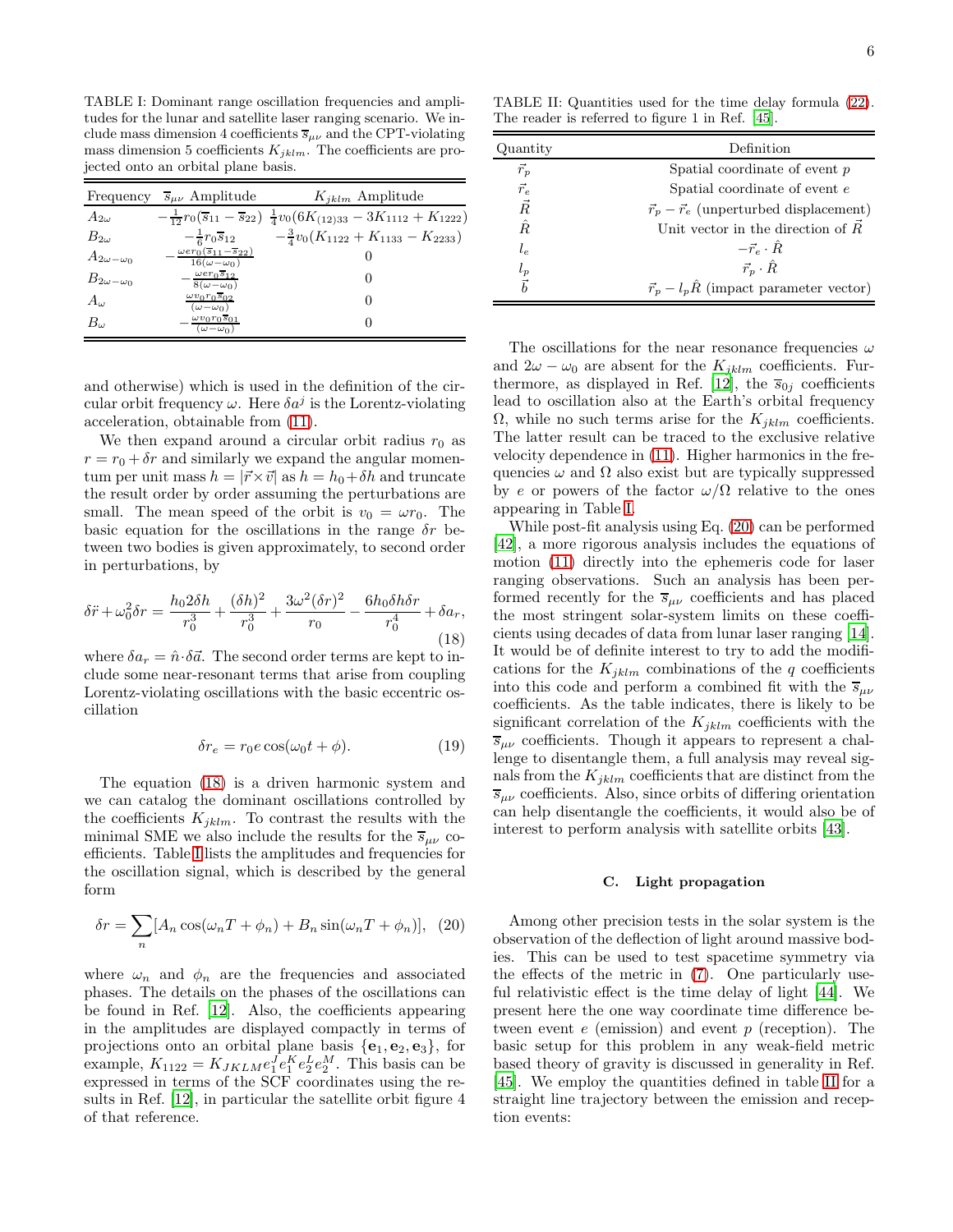The coordinate time difference is obtained by integration of the metric fluctuations projected and evaluated along the unperturbed straight path, as presented in equation (12) of Ref. [\[45](#page-10-32)]:

$$
t_p - t_e = R + \frac{1}{2} \int_{-l_e}^{l_p} h_{\mu\nu} \overline{p}^{\mu} \overline{p}^{\nu} d\lambda.
$$
 (21)

In this expression,  $\lambda$  is a parameter in the unperturbed trajectory  $x_0^j = \hat{R}^j \lambda + b^j$  which is inserted into the metric while  $\overline{p}^0 = 1$  and  $\overline{p}^j = \hat{R}^j$ .

# After integration with the metric [\(7\)](#page-3-4), we obtain

<span id="page-7-0"></span>
$$
t_{p} - t_{e} = R + GM \left\{ 2(1 + \overline{s}_{00} + \overline{s}_{0j}\hat{R}^{j}) \ln \left[ \frac{r_{e} + r_{p} + R}{r_{e} + r_{p} - R} \right] - \left[ \overline{s}_{00} + \overline{s}_{0j}\hat{R}^{j} - \overline{s}_{jk}\hat{b}^{j}\hat{b}^{k} \right] \left( \frac{l_{e}}{r_{e}} + \frac{l_{p}}{r_{p}} \right) - \left[ \overline{s}_{0j}\hat{b}^{j} + \overline{s}_{jk}\hat{R}^{j}\hat{b}^{k} \right] \frac{(r_{e} - r_{p})}{r_{e}r_{p}} + T_{lmn}\hat{R}^{l}\hat{R}^{m}\hat{R}^{n}b^{2} \left( \frac{1}{r_{e}^{3}} - \frac{1}{r_{p}^{3}} \right) + T_{lmn}\hat{R}^{l}\hat{R}^{m}\hat{b}^{n}\frac{3b}{2} \left( \frac{l_{e}}{r_{e}^{3}} + \frac{l_{p}}{r_{p}^{3}} \right) + T_{lmn}\hat{R}^{l}\hat{b}^{m}\hat{b}^{n}\frac{3}{2} \left[ \frac{1}{r_{e}} - \frac{1}{r_{p}} + b^{2} \left( \frac{1}{r_{p}^{3}} - \frac{1}{r_{e}^{3}} \right) \right] + T_{lmn}\hat{R}^{l}\hat{\tau}^{m}\hat{\tau}^{n}\frac{3}{2} \left( \frac{1}{r_{e}} - \frac{1}{r_{p}} \right) + T_{lmn}\hat{b}^{l}\hat{b}^{m}\hat{b}^{n}\frac{3}{2b} \left( \frac{l_{e}^{l}}{r_{e}^{3}} + \frac{l_{p}^{3}}{r_{p}^{3}} \right) + T_{lmn}\hat{b}^{l}\hat{\tau}^{m}\hat{\tau}^{n}\frac{3}{2b} \left( \frac{l_{e}}{r_{e}} + \frac{l_{p}}{r_{p}} \right) \right\},
$$
\n(22)

where  $T_{lmn}$  is given by

<span id="page-7-1"></span>
$$
T_{lmn} = K_{jlmn}\hat{R}^j + \tilde{K}_{jklmn}\hat{R}^j\hat{R}^k.
$$
 (23)

Here the unit vector  $\hat{\tau}$  is defined by  $\hat{\tau} = \hat{R} \times \hat{b}$ .

The results for the  $\overline{s}_{\mu\nu}$  coefficients were obtained previously and have been used to constrain the isotropic coefficient  $\overline{s}_{TT}$  at the level of 10<sup>-4</sup> from Very Long Baseline Interferometry measurements [\[46\]](#page-10-36). While these measurement are not as competitive with other tests for the  $\overline{s}_{\mu\nu}$ coefficients, possible future analysis could now include the mass dimension 5 coefficient combinations contained in [\(23\)](#page-7-1). Through the unit vectors R and b, the time delay measured depends on the orientation of the receiver and the massive body  $M$ , which will typically change as a function of time throughout the observation period. It would be of interest to perform an analysis to search for the CPT-violating coefficients using time delay measurements.

Through the metric, light propagation can be affected in other ways. The standard gravitational redshift, and the bending of light would be affected by the  $q$  coefficients as well, which could be of interest for other tests [\[47,](#page-10-37) [48\]](#page-10-38).

#### D. Earth laboratory tests

Among the more sensitive probes of gravity are laboratory tests on Earth involving measurements of the free fall of masses near the surface, or gravimeter tests. The instruments used include superconducting spheres suspended electromagnetically and measurements of the free fall acceleration via atom interferometry [\[49,](#page-10-39) [50\]](#page-10-40).

In the Earth laboratory setting, the locally measured free fall acceleration of a test body will be modified by

the coefficients for Lorentz violation. In the case of the mass dimension 4 coefficients  $\overline{s}_{\mu\nu}$ , the dominant effects are oscillations in the free fall acceleration at different harmonics of the Earth's sidereal frequency  $\omega$  and the Earth's orbital frequency  $\Omega$ . The amplitudes in terms of the SCF coefficients are tabulated in Ref. [\[12\]](#page-10-2). We record below the main results for the mass dimension 5 coefficients  $K_{jklm}$  which affect the free fall motion of masses on the Earth's surface. Some the results for the  $\overline{s}_{\mu\nu}$  coefficients are retained for comparison. Note that for simplicity we do not include here the effects of the Earth's finite size which is known to produce extra significant acceleration terms involving the Earth's spherical inertia [\[12\]](#page-10-2). These effects can readily be incorporated by using the super potentials [\(6\)](#page-3-5) in the metric [\(7\)](#page-3-4).

To obtain the local modified acceleration for the Earth laboratory setting one can proceed from the effective Lagrangian in  $(12)$ , treating body a as the test mass and body b as the source body (Earth). One then expands around a point on the Earth's surface (assuming the axes are oriented with  $\hat{z}$  being the local vertical,  $\hat{y}$  points east, and  $\hat{x}$  points south). Alternatively, one can use the local metric of an accelerated and rotating observer in a generic space-time and proceed by calculating the local acceleration using a covariant expression, as done in Ref. [\[12\]](#page-10-2). The basic signal one obtains takes the form

$$
\frac{\delta a^{\hat{z}}}{a^{\hat{z}}} = \sum_{n} [C_n \cos(\omega_n T + \phi_n) + S_n \sin(\omega_n T + \phi_n)], \ (24)
$$

where the frequencies are labelled by  $n, C_n$  and  $S_n$  are the coefficient-dependent amplitudes and  $\phi_n$  are the associated phases. Note that the time  $T$  is the SCF time and the phase is  $\phi = \omega(T_{\oplus} - T)$ , where  $T_{\oplus}$  is defined relative to the crossing of the local  $\hat{y}$  axis with the Sun-centered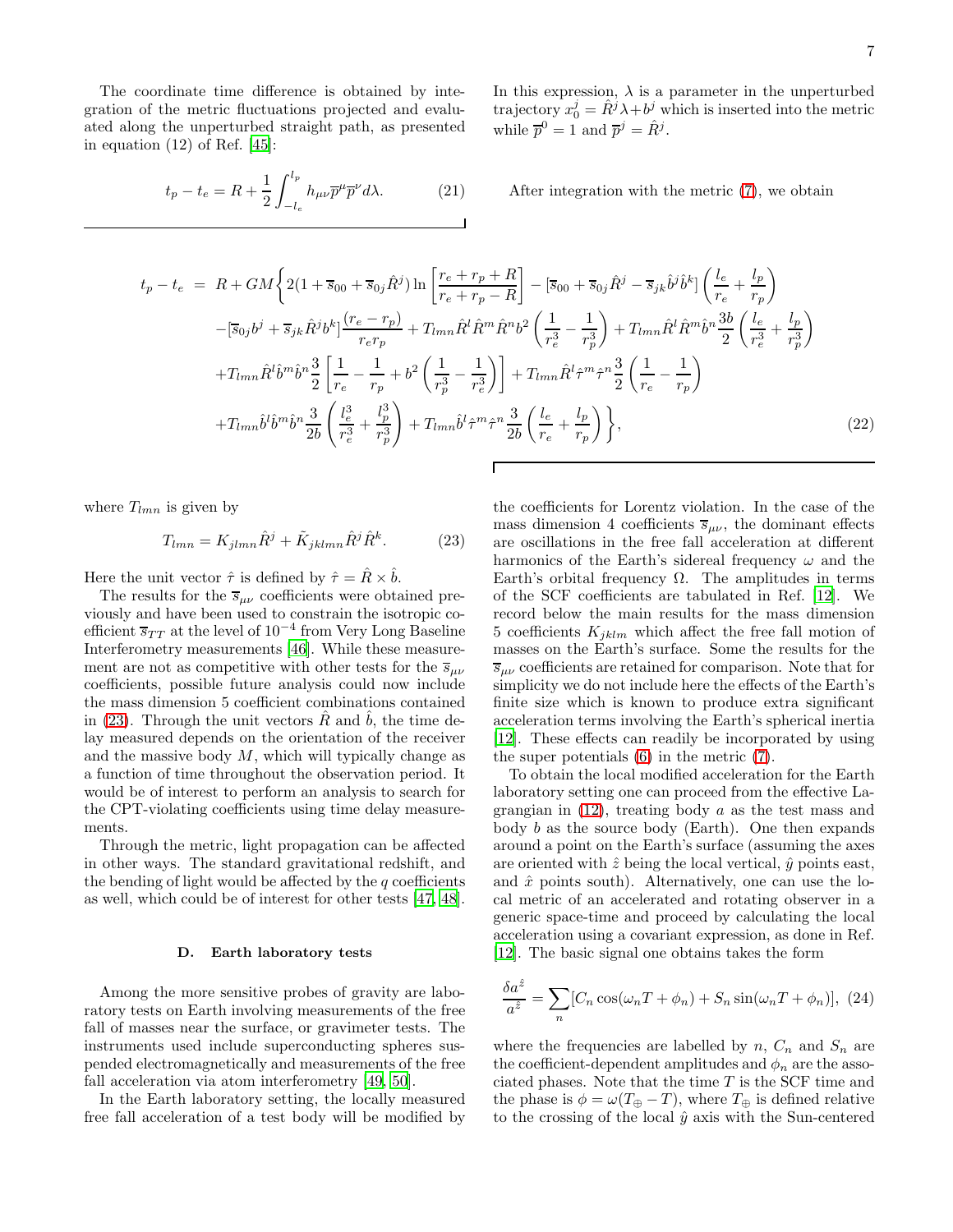<span id="page-8-1"></span>
$$
C_{\omega} = -\frac{1}{2}\sin 2\chi \overline{s}_{XZ} - 2\omega R_{\oplus} \sin \chi \overline{s}_{TY} + \frac{\omega}{32}[K_{XXYZ}(30 + 18 \cos 2\chi) + K_{YXXZ}(3 - 27 \cos 2\chi) + K_{YYYZ}(33 - 9 \cos 2\chi) + K_{YZZZ}(-28 + 12 \cos 2\chi)] \sin 2\chi,
$$
  
\n
$$
S_{\omega} = -\frac{1}{2}\sin 2\chi \overline{s}_{YZ} + 2\omega R_{\oplus} \sin \chi \overline{s}_{TX} + \frac{\omega}{32}[K_{XXXZ}(-33 + 9 \cos 2\chi) + K_{XYYZ}(-3 + 27 \cos 2\chi) + K_{XZZZ}(28 - 12 \cos 2\chi) - K_{YXYZ}(30 + 18 \cos 2\chi)] \sin 2\chi,
$$
  
\n
$$
C_{2\omega} = -\frac{1}{4}\sin^2 \chi (\overline{s}_{XX} - \overline{s}_{YY}) + \frac{3\omega}{8}[(3K_{XXXY} - K_{XYYY})(3 + \cos 2\chi) + 3(K_{XYZZ} + K_{YXZZ})(\cos 2\chi - 1)] \sin^2 \chi,
$$
  
\n
$$
S_{2\omega} = -\frac{1}{2}\sin^2 \chi \overline{s}_{XY} + \frac{9\omega}{8}[K_{XXYY}(3 + \cos 2\chi) + (K_{XXZZ} - K_{YYZZ})(1 - \cos 2\chi)] \sin^2 \chi,
$$
  
\n
$$
C_{3\omega} = \frac{9\omega}{8}(2K_{XXYZ} + K_{YXXZ} - K_{YYYZ}) \cos \chi \sin^3 \chi,
$$
  
\n
$$
S_{3\omega} = -\frac{9\omega}{8}(K_{XXXZ} - K_{XYYZ} - 2K_{YXYZ}) \cos \chi \sin^3 \chi,
$$
  
\n(25)

where  $\chi$  is the experiment colatitude,  $R_{\oplus}$  is the Earth's radius, and the phases for these frequencies are  $\phi$ , 2 $\phi$ . and  $3\phi$ , respectively [\[12\]](#page-10-2).

Note the appearance of the Earth sidereal rotational frequency  $\omega$  which provides a dimensional quantity setting the scale for the sensitivity to the  $K_{jklm}$  coefficients, which themselves have dimensions of time or length in natural units. There is no leading order dependence of the signal on the Earth's orbital velocity for the  $K_{jklm}$ coefficients. Therefore the harmonics that occur for the  $K_{iklm}$  coefficients are simply multiples of the Earth sidereal rotational frequency, unlike the case of the  $\overline{s}_{\mu\nu}$  coefficients, for which the subset  $\overline{s}_{0j}$  also appears at harmonics of Earth's orbital frequency  $\Omega$ . This can again be traced to the dependence on only relative velocity in the Lagrangian [\(12\)](#page-4-3). One distinction with the mass dimension 5 coefficients is the appearance of the frequency  $3\omega$ , which provides a way to disentangle these sets of coefficients. Otherwise, a signal for CPT violation in gravimeter tests is entangled with the CPT-even effects of  $\overline{s}_{\mu\nu}$ . While it appears to be challenging, it would be of definite interest to search for the  $q^{\mu\rho\alpha\nu\beta\sigma\gamma}$  coefficients in Earth-laboratory gravimeter tests of all types [\[51,](#page-10-41) [52\]](#page-10-42).

Short-range gravity experiments, in which the force between two laboratory masses is carefully measured as a function of separation, has been a useful probe of the SME gravity sector. Results already limiting combinations of the mass dimension 6 coefficients have been published [\[19\]](#page-10-9). In that case, the Newtonian potential is di-rectly affected [\[7](#page-9-6)]. However, for the coefficients  $q^{\mu\rho\alpha\nu\beta\sigma\gamma}$ , the contribution to the Newtonian potential vanishes [\[8\]](#page-9-7). The leading order effects for these coefficients arise from terms dependent on the velocity of the bodies as seen from the point-mass equations [\(11\)](#page-4-2). For typical laboratory mass velocities, this introduces a suppression factor, making these tests less sensitive than others. However, optimization may surmount this difficulty and it may be of interest also to investigate short-range tests. One could proceed, in this case, by numerically integrating the point-mass acceleration formula over the source and test bodies. Note that a dependence on the motion of the source and test bodies is present and this must be accounted for in the integration process.

## <span id="page-8-0"></span>V. DISCUSSION AND SUMMARY

In this work, we investigated the gravity sector of the SME framework in the linearized gravity limit. In particular, the post-Newtonian phenomenology of the mass dimension 5 spacetime-symmetry breaking terms was studied. The basic action is described in Section [II,](#page-2-0) where the mass dimension 5 term is given in equation [\(4\)](#page-2-1) and the modified field equations are in equation [5.](#page-3-1) The CPTviolating effects are controlled by the 60  $q^{\mu\rho\alpha\nu\beta\sigma\gamma}$  coefficients and the results in this work were contrasted with the mass dimension 4 coefficients  $\overline{s}_{\mu\nu}$ , and other work on mass dimension 6 coefficients and higher-order terms.

While previous studies of these coefficients focused on limits from recent gravitational wave events [\[6\]](#page-9-5), we focused in this work on the merits of weak-field slow motion gravity tests like those in the solar system or the Earth laboratory setting. One key result in this work is the post-Newtonian metric, derived in Section [III](#page-3-0) and displayed in equation [\(7\)](#page-3-4). This result shows the dominant modifications of GR controlled by the  $q^{\mu\rho\alpha\nu\beta\sigma\gamma}$  coefficients. Also in this section, the point-mass equations of motion for a binary system are derived. The result for a body  $a$  in the presence of body  $b$  is given in Eq. [\(11\)](#page-4-2) and displays a nonstatic inverse cubic distance behavior.

In Section [IV,](#page-4-0) we used the results of the previous sections to study particular solar system tests of gravity, discussing their merits as sensitive probes of spacetime symmetry violation in gravity. The main results for orbital tests include formulas for the secular changes of orbital elements in Eq. [\(15\)](#page-5-0) and the dominant range oscillations for lunar and satellite laser ranging in equation [\(20\)](#page-6-2) and Table [I.](#page-6-1) The modified time delay formula is pre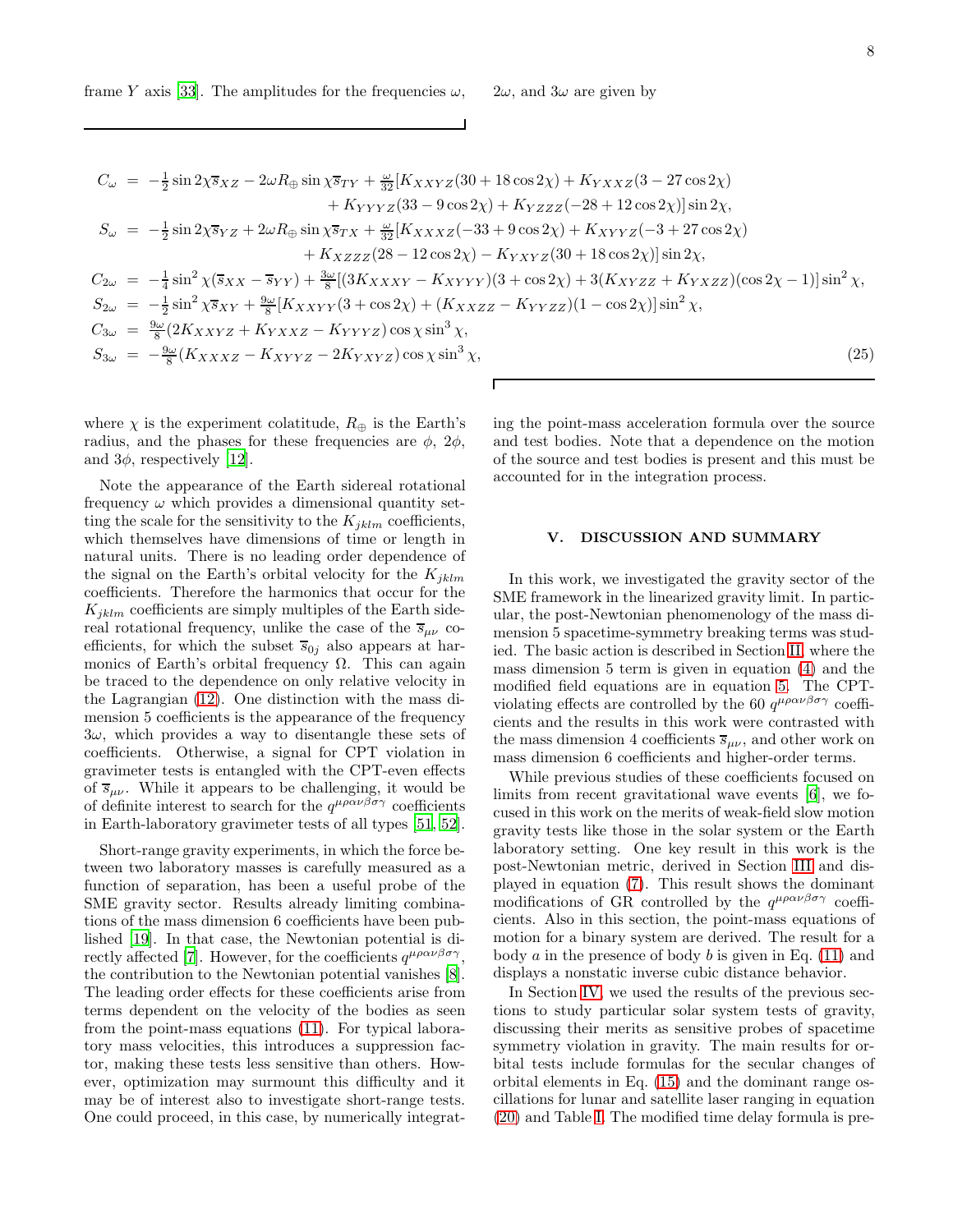sented in equation [\(22\)](#page-7-0), and the oscillation amplitudes for the locally measured value of freefall acceleration are contained in equations [\(25\)](#page-8-1).

To summarize the phenomenology, we include here a table estimating the benchmark sensitivity for the different types of tests discussed in this work for measuring combinations of the  $q^{\mu\rho\alpha\nu\beta\sigma\gamma}$  coefficients, where the units of these coefficients are taken in kilometers. Most of the tests discussed in this work depend on the  $K_{iklm}$  combinations of the underlying coefficients in the Lagrange density, defined in [\(9\)](#page-3-3). The basic sensitivity levels can be established from the results derived in this paper, and those already known for the  $\overline{s}_{\mu\nu}$  coefficients. For instance, examination of the equations of motion for two bodies in [\(11\)](#page-4-2), comparing the dimensionality of the  $\overline{s}_{\mu\nu}$ and  $K_{jklm}$  terms, we can see that they are roughly related by a factor of velocity  $v$  and inverse distance  $r$ . Since most tests involve a kind of cyclical motion, we arrive at the heuristic formula  $K \sim \overline{s}/\omega$ , where  $\omega$  is a characteristic frequency of the system under study. This works in most of the cases considered here, as can be confirmed by examining the more experiment or test-specific results in the paper (e.g., Table [I\)](#page-6-1). We can then extract the approximate sensitivity for the  $K_{jklm}$  coefficients from the known limits on the  $\overline{s}_{\mu\nu}$  coefficients. For example, for solar system ephemeris, the limits on  $\overline{s}_{jk}$  coefficients are on the order of  $10^{-10}$ . To find an estimate for what will be obtained for  $K_{jklm}$  coefficients we multiply 10<sup>-10</sup> by  $c/\omega$ , where  $\omega$  is the orbital frequency of the Earth and c is the speed of light in SI units, thereby obtaining  $K \sim 10^2$  km.

The dependence of the sensitivity on frequency implies that satellite orbit analysis may result in increased sensitivity, as indicated in the Table. For short-range gravity tests we can compare to the level at which the Newtonian gravitational force can be measured in a given experiment and the frequency of motion of the masses in the experiment. It is important to note that the sensitivity estimates provided do not address the issue of disentangling the  $K_{jklm}$  coefficients from the  $\overline{s}_{\mu\nu}$  coefficients as discussed throughout this work but merely provides a rough guide for analysis. Also, while we do not investigate it here, the class of experiments involving gyroscopic precession, such as Gravity Probe B, could also be of potential interest for the  $K_{jklm}$  coefficients [\[53\]](#page-10-43).

Finally we remark here about the possible sizes of the coefficients  $q^{\mu\rho\alpha\nu\beta\sigma\gamma}$  discussed in this work. A broad class of possible effects is described by the SME effective field theory framework. As a test framework, there are no specific predictions concerning the sizes of the coefficients. Nonetheless, since gravity is weak compared to other forces in nature, this leaves room for violations of spacetime symmetry that are large compared to those in other sectors, as evidenced by glancing at Table [III](#page-9-9) and comparing to the Planck length  $10^{-35}$  m. It is clear from this that symmetry breaking effects that are not "Planck suppressed" could still have escaped detection. This effect is called "countershading" and was first pointed out for matter-gravity couplings [\[31\]](#page-10-21) but persists also in the

<span id="page-9-9"></span>TABLE III: Estimated sensitivity levels for different tests for the  $\overline{s}_{\mu\nu}$  coefficients and the CPT-violating q coefficients. The combinations  $K_{jklm}$  are defined in Eq. [\(9\)](#page-3-3). Time delay tests are sensitive to both the  $K_{jklm}$  coefficients and the  $\tilde{K}_{jklmn}$ coefficients via the combination  $T_{lmn}$  in Eq. [\(23\)](#page-7-1). The values for  $\overline{s}_{JK}$  come from known limits on the spatial coefficients in the SCF [\[3\]](#page-9-2). The range of values for the laser ranging case is due to the higher frequency of Earth satellite orbits.

| Test                   | $S_{JK}$        | $K_{jklm}$ (km) |
|------------------------|-----------------|-----------------|
| solar system ephemeris | $10^{-10}$      | $10^{2}$        |
| binary pulsars         | $10^{-10}$      | $10^{-1}$       |
| laser ranging          | $10^{-11}$      | $10 - 10^{-1}$  |
| gravimeter             | $10^{-9}$       | 5               |
| short-range gravity    | 10 <sup>4</sup> | 10 <sup>4</sup> |
| time delay             | $10^{-4}$       | 10 $^3$         |

higher mass dimension terms of the nonminimal SME [\[29\]](#page-10-19). Although a more stringent limits exists on one combination of the mass dimension 5 coefficients at the level of 10<sup>−</sup><sup>14</sup> m [\[6\]](#page-9-5), large, as yet unmeasured, CPT and Lorentz violation could still persist in nature.

#### Acknowledgments

We thank Adrien Bourgoin, Christine Guerlin, Aurélien Hees, V.A. Kostelecký, Christophe Le Poncin-Lafitte, Jay Tasson, and an anonymous referee for valuable comments on the manuscript. This work was supported in part by the National Science Foundation under grant number PHY-1402890.

- <span id="page-9-0"></span>[1] D. Colladay and V.A. Kostelecký, Phys. Rev. D 55, 6760 (1997); Phys. Rev. D 58, 116002 (1998).
- <span id="page-9-1"></span>V.A. Kostelecký, Phys. Rev. D 69, 105009 (2004).
- <span id="page-9-2"></span>[3] V.A. Kostelecký and N. Russell, Data Tables for Lorentz and CPT Violation, 2017 edition, [arXiv:0801.0287v](http://arxiv.org/abs/0801.0287)10.
- <span id="page-9-3"></span>O.W. Greenberg, Phys. Rev. Lett. 89, 231602 (2002).
- <span id="page-9-4"></span>[5] E.C.G. Stueckelberg, Phys. Rev. 106, 388, (1957); R. Jackiw and S.-Y. Pi, Phys. Rev. D 68, 104012 (2003); S. Alexander and N. Yunes, Phys. Rept. 480, 1, (2009); B.

Altschul and M. Mewes, Phys. Rev. D 84, 083512 (2011).

- <span id="page-9-5"></span>[6] V.A. Kostelecký and M. Mewes, Phys. Lett. B 757, 510 (2016).
- <span id="page-9-6"></span>[7] Q.G. Bailey, V.A. Kostelecký, and R. Xu, Phys. Rev. D 91, 022006 (2015).
- <span id="page-9-7"></span>[8] V.A. Kostelecký and M. Mewes, Phys. Lett. B 766, 137 (2017).
- <span id="page-9-8"></span>[9] J. Tasson, Rept. Prog. Phys. 77, 062901 (2014); C.M. Will, Living Rev. Relativ.  $17, 4$  (2014); A. Hees et al.,